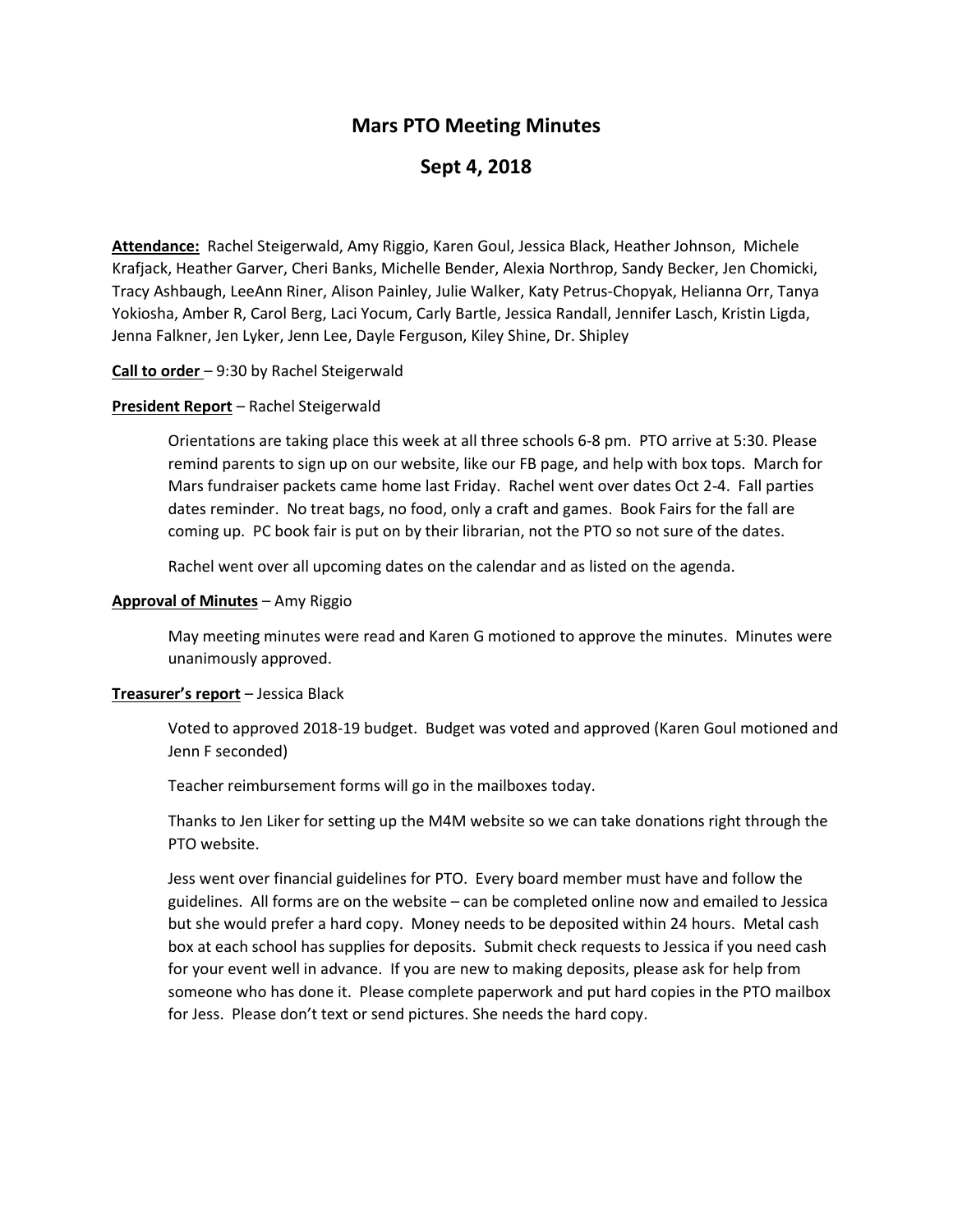### **Principal's Report** –

Mr. K – We are going to continue all procedures as done in the past. Have all paperwork that goes out approved by the principals. No food at parties. Volunteers are welcome. Feel free to email Mr. K with any questions.

Rachel talked about Buddy Benches. Mr. K liked the idea of the benches. Mrs. Shine and Dayle thought it was a good idea. Parent feedback was positive. Rachel will move forward with looking into placing them at all three schools.

# **Teacher Liaison**- Mrs. Shine

MAE is short on Ipads. They are looking for donations for each classroom to have one.

Box out Bullying is what PTO is sponsoring this year as an assembly instead of sponsoring author days. Mr. K says all three schools will be back to back.

# **Contact Parents -** Heather Johnson

Carly Bartle and Heather are working together for contact parents. Deadline to apply is Friday at noon. Sept 14<sup>th</sup> information meeting at 10:00 at Centennial in the library for next steps (nonmandatory). Contact parents will be reaching out for information from the class parents. We are eliminating paper and information will be sent home electronically.

Please sign up for PTO volunteering with the name that matches your clearances. We are still requiring 2 weeks in advance for license scan to participate in holiday parties or any other event. Jen L will send an email blast reminder to sign up for electronic correspondence.

# **March for Mars** – Rachel

Packets went home on Friday. The march will happen the first week of October. They are blue and gold spirit days. Money raised goes to pay for field trips and all the programs PTO sponsors. Don't forget about counting days. Also Oct 1 much help is needed for prize sorting. Sign up will be coming.

Alison P – M4M liaison for Centennial, Jessica Randall – MAE, Julie Walker – PC. Mr. K will be sending the class schedule for the day to Alison to distribute for volunteers. Water jugs are in the PTO room, popsicles are not going to be offered. Sign-ups will be going out for volunteers.

### **Box Tops –** Michele Krafjack

Sept 10-28 is the box tops contest. There is a new process this year. Box Tops parent sign-ups are going well. There are still classrooms that need parent sign ups so more reminders will go out.

Prizes: MAE book fair certificates (\$7), PC and MAE Holiday Shop certificates (\$5)